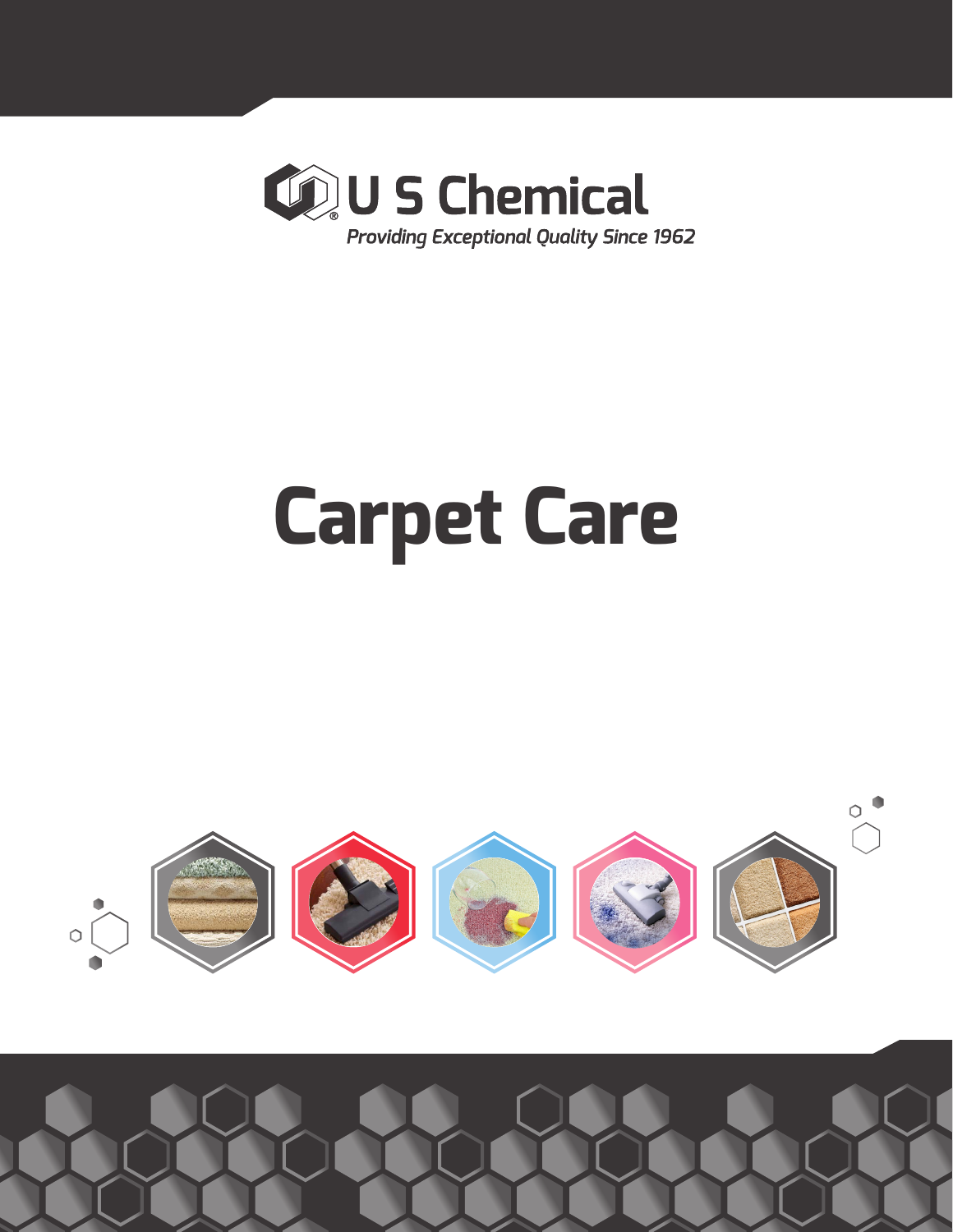# **Table of Contents**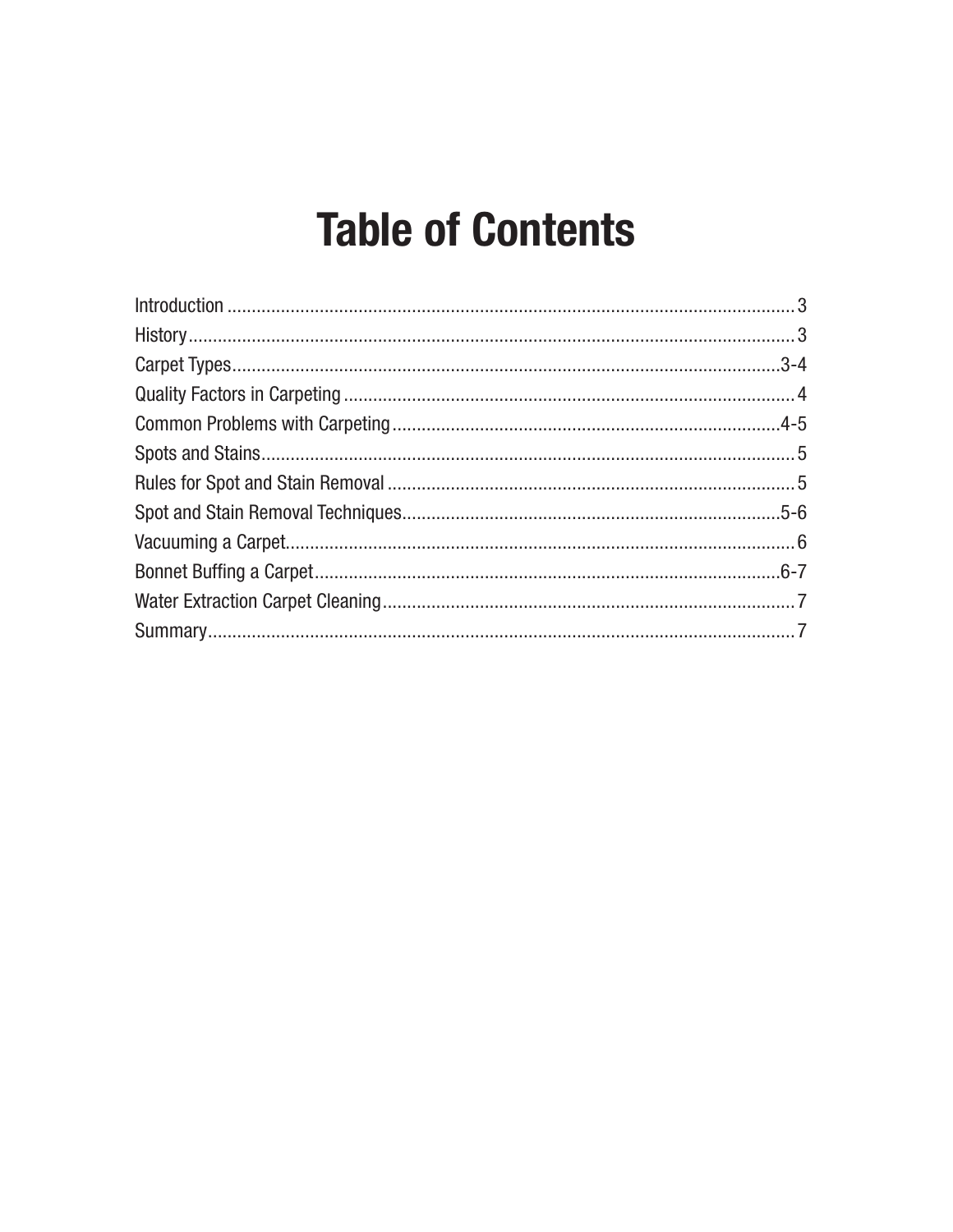### INTRODUCTION

Successful building maintenance involves effective floor cleaning and upkeep. Many facilities have a combination of hard floors, such as vinyl tiles or quarry tiles and carpeted floors. This requires the cleaning staff to be trained in cleaning both hard floors and carpeting. It is estimated that up to 50% of all non-industrial floors are now carpeted, so the potential market for carpet cleaning is huge. Knowledge of the essentials of carpet care will make a big difference in the appearance of the carpeting. This brochure discusses the many aspects of carpet care.

# **HISTORY**

Carpet making goes back to at least 6000 BC. By 3000 BC, the Egyptians were making woven carpets that resemble today's handmade carpeting. In 500 BC the Chinese were making woven carpets on primitive horizontal frames. Early looms were made from two forked tree branches joined by a crosspiece. Gradually carpet making spread to Europe. By the 1600s, there were large groups of weavers in France. Better machines continued to refine the process until 1787 when the steam powered loom made weaving an entirely automated process. By 1839, most carpeting was being made by steam powered loom.

Carpet cleaning was first done by sweeping the carpet with a broom. In 1869, the nonelectric forerunner of a vacuum cleaner, minus the rotating brush, was developed. The brush was added in 1875 to a similar nonelectric machine. 1901 brought the first gas powered suction machine, and in 1905 the first portable (92 lbs.) electric suction cleaner was invented. The Hoovers bought the rights to this machine in 1908 and started making their version of the modern vacuum cleaner.

## CARPET TYPES

Carpeting comes in two basic types, woven and tufted. Woven carpeting is manufactured on carpet looms where all of the yarns, such as pile, stuffer and backing yarns are fed into the loom at one time. Tufted carpeting, which is much more common, loops yarns through a layer of a backing fabric. A loop or tuft is formed by trapping the yarn underneath the backing. To anchor the tufts permanently in place, this primary backing is coated with latex or another adhesive which either becomes a secondary backing or has a secondary backing applied to it. Tufted carpet is produced 15 times faster than woven carpet and is available in either loop or cut pile. Loop pile has the surface yarns woven into the body of the fabric without being cut. Cut pile has a surface made up of the cut ends of the pile yarn. Tufted carpeting has a secondary backing, such as rubber, vinyl or polypropylene. Because tufted carpet can be manufactured much more quickly than woven carpet, tufted carpet is much more common and less expensive. Natural carpeting is made from cotton or wool. Synthetic carpeting is made from polyester, acrylics, olefins (polypropylene) or nylon. The synthetic yarn carpets are much more resistant to overwetting than a natural fiber, such as wool or cotton. All carpet fibers are dyed with acids at high temperatures. This makes all carpet fibers acidic. The most common carpet types are the following:

- 1. Wool can be stretched to 140% of its length before breaking. One pound of wool can absorb 0.3 lb. of water, which is as much as ten times what synthetics can absorb. Wool is naturally flame retardant and resists static electricity. It is excellent at soil hiding and stain removal, but tends to hold odors. To test if a carpet is wool, cut a fiber from the carpet (where it won't be noticed) and burn it for a few seconds. If the fiber extinguishes itself quickly and the burnt fiber crumbles into ash when squeezed, it is wool. All synthetics give a hard bead when burned. Overwetting wool causes it to shrink as it dries, so it is a poor choice in a wet environment. Chemicals applied to wool carpeting need to have a pH between 5.5 - 7.0 at use dilution. Bleaches (both chlorine and oxygen), strong alkali and strong acids will all damage wool. Wool needs a lot of maintenance to keep up the high level of appearance. Casinos use a lot of wool carpeting despite its high maintenance requirements and sensitivity to moisture because of the excellent appearance.
- 2. Nylon offers good abrasion resistance, is inexpensive and can easily be dyed different colors during manufacture. There are currently 5 different generations of nylon carpeting. Nylon has a low melt point and burns easily. High friction can melt nylon and it has a strong attraction for oily soils. Nylon carpets typically are treated with a stain repellant, which can be removed through the use of dry cleaning solvents, so avoid their use on nylon carpets. Strong acids and alkalis all damage nylon, so pH neutral cleaners should be used, although cleaners with a pH of 7 to 10 are usually safe. On all types of carpeting, the pH of the cleaners should not exceed 12.
- 3. Olefin (Polypropylene) carpeting is the least water absorbent. Like nylon, it has a strong affinity for oily soils, so staining is a problem. Because it doesn't absorb water readily, it is used extensively for outdoor carpeting.
- 4. Polyester is an inexpensive carpet mostly used in residential applications.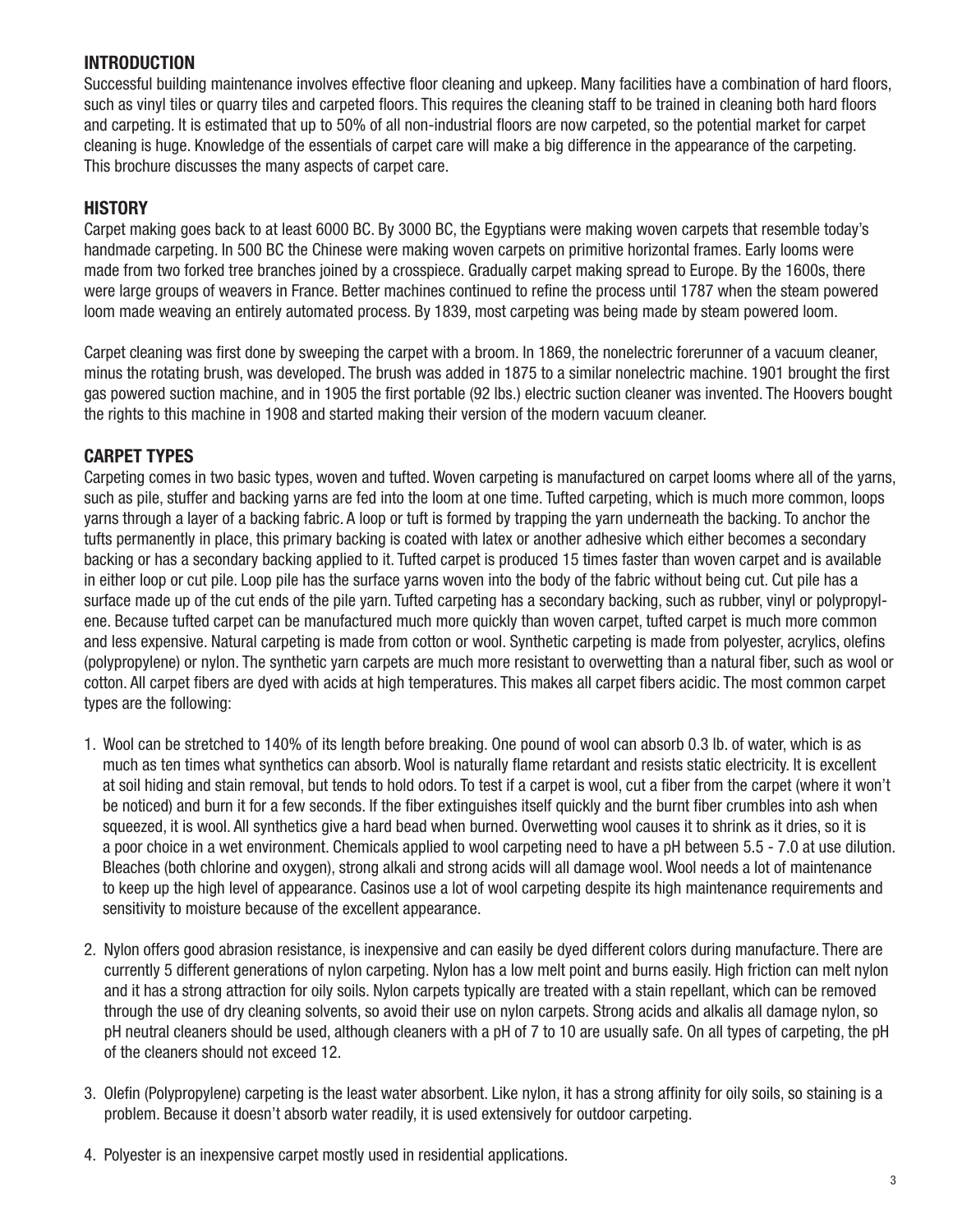Regardless of the material used in the manufacture of the carpeting, there are several different technical specifications used to determine the quality of a carpet. The next section discusses four common measurements of quality.

#### QUALITY FACTORS IN CARPETING

Gauge measures the closeness of the construction (in tufts per inch) along the width of the carpet. Six gauge carpet is home quality, while 8 gauge can be either commercial or residential. Ten gauge is the most common commercial carpeting, while 12 gauge carpeting is occasionally manufactured for high traffic areas.

Stitch measures the number of times the needle punctures each inch of the backing with the pile yarn. Stitch is measured perpendicular to the gauge. Eight stitch is generally the maximum in tufted construction. Multiplying the gauge by the stitch yields the number of tufts per square inch of carpeting. For commercial carpeting, 56 tufts per square inch is frequently recommended as the maximum. The lower the number, the lower the quality of the carpeting.

Pile Weight is the amount of pile yarn in one yard of carpeting. Below 20 ounce is low quality. 20 to 36 ounce is medium quality. 36 to 60 ounce is high quality. A closer construction carpet (more tufts per square inch) is always preferable to a looser construction (fewer tufts per square inch) even if they both have the same pile weight. Pile Height is literally a measure of the lengths of the tufts. "1000" carpeting has one inch tufts. Half inch tufts are "500" and quarter inch tufts are "250". The lower the pile height, the more it resists crushing and shading. Higher pile carpeting looks more luxurious, but breaks down much more quickly.

Uncut or loop pile is more expensive, but usually a better choice for any high traffic area than cut pile because it resists crushing and shading better. Simply by using your finger and scratching the carpet, a rough determination of quality can be made. With low quality carpet, scratching will allow the finger to penetrate to the first backing. Medium quality carpeting resists this and it is impossible to reach the backing in high quality carpeting.

#### COMMON PROBLEMS WITH CARPETING

Regardless of the material used to make the carpet, carpet maintenance programs frequently encounter the following problems. All carpets eventually wear out. It is the job of the carpet care program to prolong the life of the carpet and keep up the appearance.

- 1. Pile Reversal often occurs, especially in pivot points. This is seen as a color change in patches on the carpet. As the viewer's perspective changes so does the color difference. This is not necessarily a permanent damage, but once the pile is damaged, it cannot be corrected. More frequent cleaning helps to prevent this from occurring.
- 2. Abrasion will result in bare patches or in matted down areas. This will often appear to improve when the carpet is wet, but is caused by permanent damage to the pile in the carpeting.
- 3. Color Change can be caused by chemical damage, pesticide application, sunlight or stains. If the stain is removable, it might be possible to remove the color change, but in most cases, the color change is the result of permanent damage to the carpet fibers. Fading happens to all carpets over time. To minimize fading, vacuum frequently, minimize humidity and eliminate exposure to sunlight.
- 4. Shadows are another form of color change. If the amount of light in an area varies, the carpeting will often appear to be different colors. Under windows, carpeting will often appear darker because the sunlight makes the rest of the carpeting appear lighter.
- 5. Shedding is common for new carpet. The first several vacuumings will remove a large amount of loose fiber.
- 6. Sprouting is a single tuft of fabric fiber extending beyond the carpet surface. It usually occurs along the walls or seams. These can be cut off. Don't ever pull on a tuft as it can cause the carpeting to unravel.
- 7. Bulking and Wrinkling can occur in large area installations. The carpeting will often need to be restretched to remove the wrinkles. Contact with water can cause this as well, so water contact should be minimized.
- 8. Browning can occur if any alkaline residue is left in the carpet. Neutralizing the alkalinity with a mild acid will often remove the browning.
- 9. Burns are irreversible damage to the carpet. Cutting off the burn portion of the darkened burnt fibers may help but cutting too much of the fiber leaves bare patches.
- 10. Watermarking is a special form of shading where large areas of the carpet appear to be a different shade. The shaded areas are random and are not caused by light sources. The areas have the appearance of large puddles of water and are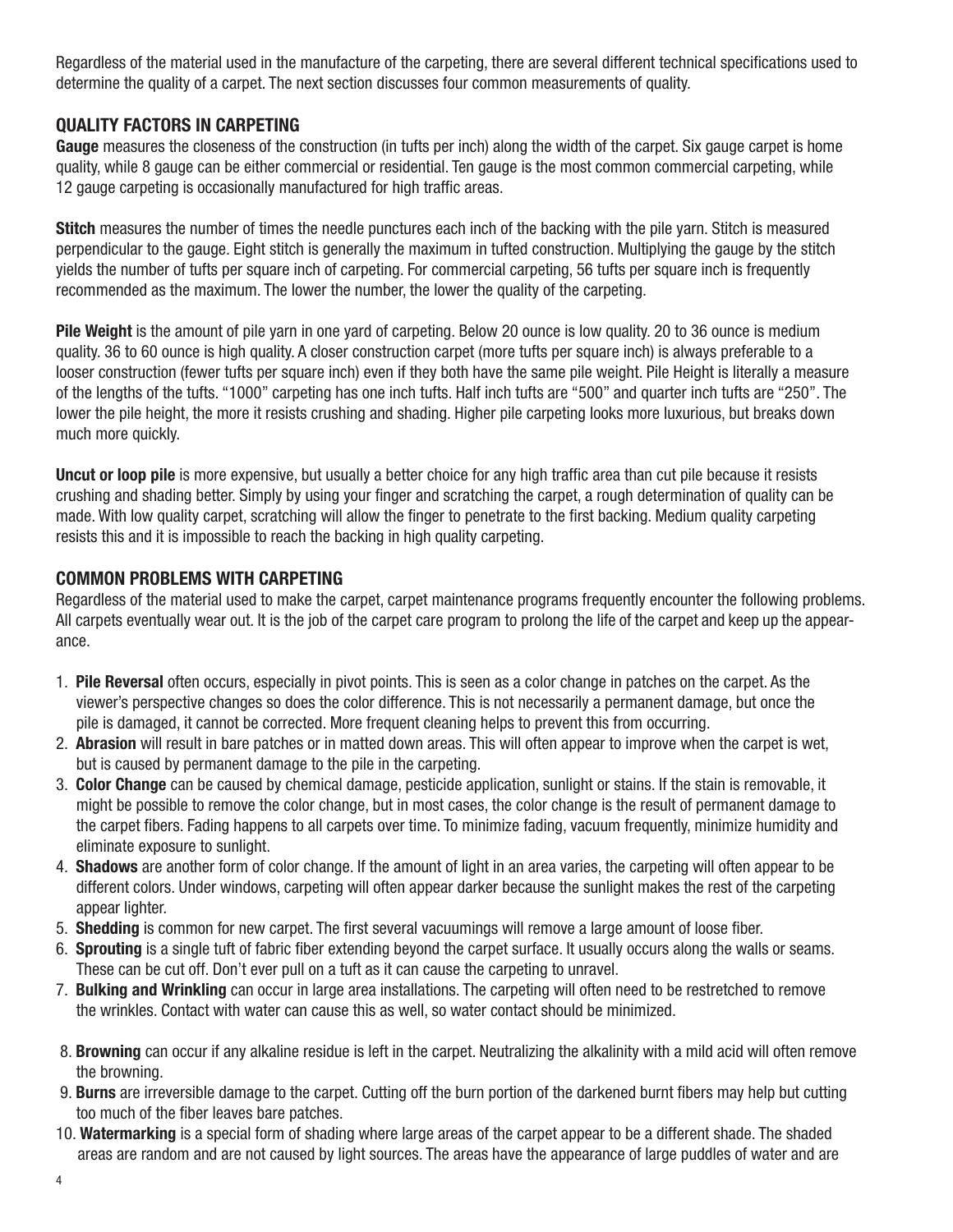caused by pile reversal. Exhaustive studies have shown that the cause of this condition is unknown and not related to manufacturing defects or cleaning procedures. This is a nonreversible condition.

#### SPOTS AND STAINS

One of the toughest problems in carpet care is dealing with spots and stains. Spots and stains can be divided into four main groups as follows:

- A. Water soluble sugar, many foods
- B. Solvent soluble oils, greases, waxes
- C. Insoluble pigments, toner, carbon
- D. Special protein, rust, iodine

Stains should also be viewed in the context of adding or removing color from the carpet. Stains that cause color gain can be irreversible, such as mustard or herbal tea, or they can be reversible, like ink. Stains that cause color loss, such as bleaching, are irreversible, but others are reversible, such as indicator dyes. To be effective in removing spots and stains, it is necessary to identify the spot or stain. Some stain treatment procedures will make a spot or stain worse if applied to the wrong things. The easiest way to identify the spot or stain is to ask. Many times the staff at a facility knows what made the spot or stain. The location, appearance, texture and smell may all provide clues as well.

Large spills on floors can wick back through the carpet at later times. If the spill soaks into the concrete floor under the carpet, the liquid will slowly climb the carpet fiber and evaporate leaving a spot or stain. The hotter the temperature in the environment, the faster the reappearance of the spot or stain. As the spot or stain reappears, retreat it and eventually it will disappear.

Certain chemicals, such as quaternary ammonium carpet sanitizers, can build up in the fibers and burn the carpet fibers when applied to the carpet. This damage is irreversible. Static protectants that are applied to carpeting can be removed by extraction to avoid buildups. These buildups can also cause damage to the fibers.

Toner from copying machines is one of the worst problems to handle. For removing toner from carpeting, follow this procedure. 1. Start dry

- 2. Vacuum above the surface and work down to the surface
- 3. Added a powdered spotter
- 4. Wet treat with solvent spotters

#### RULES FOR SPOT AND STAIN REMOVAL

- 1. Not all spots and stains will come out.
- 2. The older a spot or stain, the tougher it will be to remove.
- 3. The more the spot or stain has been treated, the tougher it will be to remove.
- 4. One type of spotter will not remove all spots or stains.
- 5. Follow the three P's of spotting
	- A. **Products** Use the right products the first time.
	- B. Procedures Don't shortcut the procedures, it just makes things worse.
	- C. Patience Rushing or hurrying will not help. Some spots and stains are just tough to take out and require repeat applications.

#### SPOT OR STAIN REMOVAL TECHNIQUES

- 1. Treat an area two to three times as large as the stain with the appropriate chemical.
- 2. Agitate with a carpet scraping tool, working towards the center of the spot or stain. If using a brush to agitate, place a cloth over the stain and tap the spot firmly, but do not scrub. Scrubbing tends to damage the carpeting and work the soil into the carpet fibers.
- 3. Allow the chemical to work for up to 15 minutes.
- 4. Agitate the spot or stain again, always working towards the center.
- 5. If a hand extractor is available, use it to remove the chemical.
- 6. Otherwise, blot to the center with an absorbent disposable cloth until the cloth comes up clean. Don't press too hard (never press down with your foot on a spot or stain).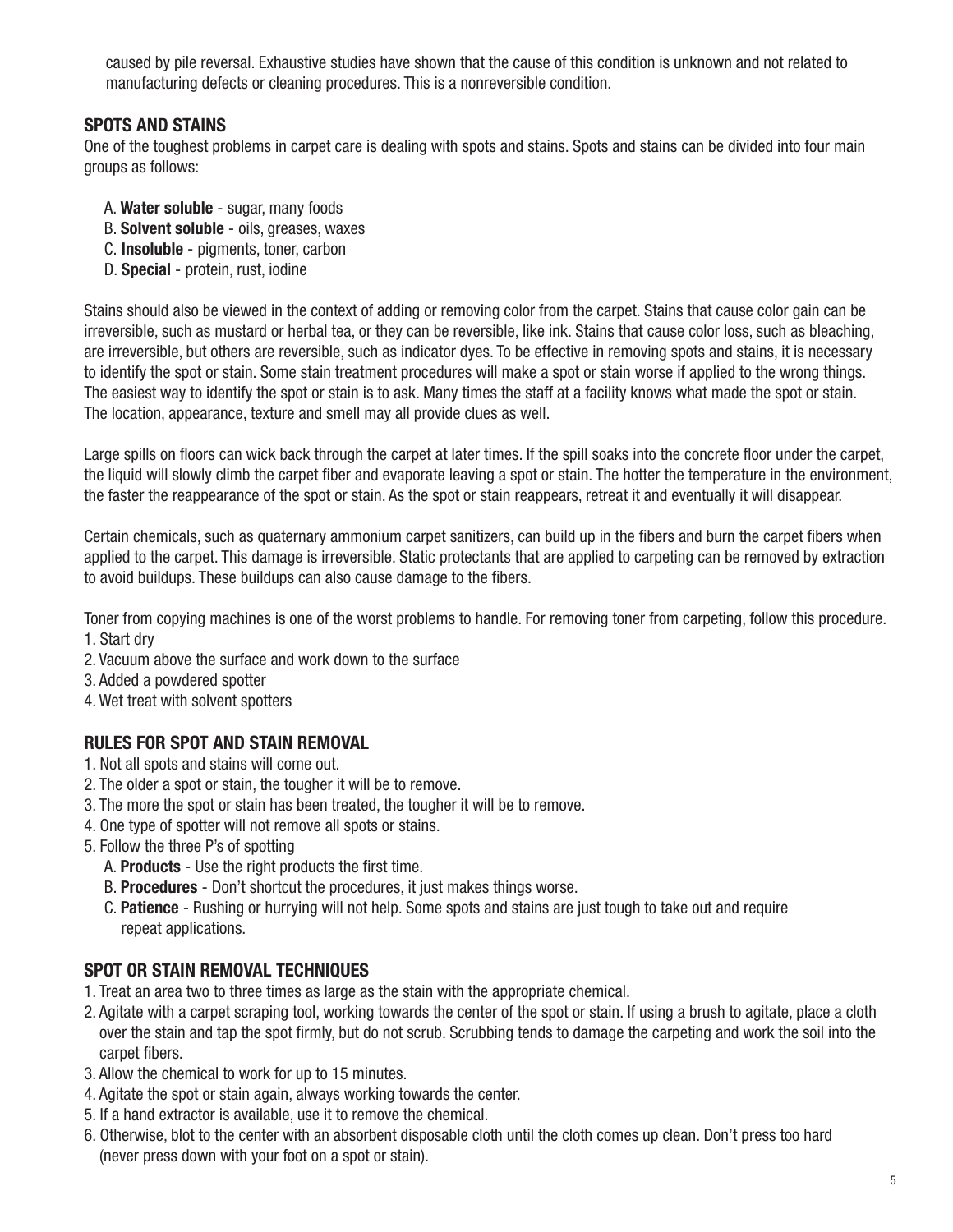- 7. Rinse with water. Have a spray bottle with a label that reads "Rinse Water".
- 8. Repeat the blotting until the cloth comes up clean.
- 9. Repeat rinsing to insure that all of the chemical has been removed from the carpeting.

#### VACUUMING A CARPET

All carpet maintenance programs should include the following steps:

- 1. Move furniture from the area to be cleaned.
- 2. Pick up any large debris.
- 3. Vacuum the area.
- 4. Remove any spots or stains.
- 5. Bonnet buffing or hot water extraction (if desired).

Soils in carpeting are usually 85 - 95% dry soils and 5 - 15% wet (usually oily) soils. One of the keys to carpet maintenance is to clean it regularly by vacuuming, before it becomes noticeably dirty. If the carpet is only cleaned when visibly dirty, the carpet doesn't recover as well inappearance. Small pieces of stone, sand, or other soils get trapped in the carpeting and because of their rough edges, act like little saws on the carpet fibers. The longer this occurs, the worse it is for the carpeting and the more the pile is permanently damaged, thus frequent vacuuming is critical.

Carpet rakes are hand tools designed to both work the chemicals into the fibers during cleaning and to decrease drying time by up to 30% by agitating the fibers. Surface soils removed by vacuuming are just the tip of the iceberg. The deeper you go in cleaning a carpet, the tougher it is to clean. Vacuuming needs to be done frequently, but is the lowest level of maintenance. A maintenance program can be thought of as having levels of carpet maintenance. Vacuuming is lowest level, followed by bonnet buffing, with hot water extraction being the highest level of maintenance. Hot water extraction is the best cleaning procedure, but takes the most time and leaves the carpet wet, requiring drying time before it can be walked on again.

Because of the problems that water can cause in carpeting, especially wool carpeting, many companies offer a dry powder that can be sprinkled onto carpeting to aid vacuuming. This powder has a large particle size and will stick to the dry soils making it easier to vacuum up the dry soils from the carpeting. This procedure allows for a maintenance cycle of less frequent bonnet buffing or extracting. When this product is applied to the carpet, brushing the carpet with a carpet rake works the powder into the pile, making it clean better. Allowing the product to work for 10 minutes before vacuuming also helps to pull up the soils. When applied to a reoccurring stain, it helps to pull the stain out as well. The best products of this type have a recovery rate of 99.6% on vacuuming. Vacuuming technique should always emphasize pulling, rather than pushing with the vacuum as this is much more efficient. Pushing moves a vacuum cleaner in the same direction as the brush head is turning, reducing the mechanical action to the carpet. Pulling moves the vacuum cleaner in the opposite direction as the brush head is turning, increasing the mechanical action to the carpet. The higher the mechanical action to the carpeting, the more soil that is removed.

Walk off mats help prolong the life of the carpeting by removing soils from shoes that would otherwise be ground into the carpet. 8 - 12 ft of matting should be placed near all entrances. This helps pull the heaviest soils off of the shoes before the people reach the carpeting. Approximately 70% of carpet soils are tracked in from outdoors via foot traffic. 30% of the dirt is trapped within the first 3 feet, with 85% of the dirt being trapped within 12 feet. Vinyl backed walk-off mats are always preferable to rubber backed mats when placed over carpeting. The rubber backed mats can blacken the carpeting and should be used over tile and stone floors. The rubber backing will help the mat grip the floor and not slide as people walk on them. To check a mat, wipe the backing with a clean wet cotton cloth. If the cloth picks up black from the mat, it is rubber backed. The mats need to be kept clean to avoid tracking the soils onto the carpeting. When shaking out walk off mats, don't do this onto the carpeting. They should always be shaken out on a hard floor or outdoors. Vacuuming walk off mats should be done daily and extraction should occur frequently as well. Dirty walk off mats trap very little soil. One tip to help keep walk off mats clean is to sweep the area outside of the building in front of the entrances every day. This helps remove dirt and debris before it can be tracked onto the walk off mats or onto the carpeting in the building.

#### BONNET BUFFING A CARPET

Bonnet buffing of a carpet is an intermediate level of treatment. When carpet extraction is not an option, because of labor or carpet drying time, bonnet buffing will do more cleaning than vacuuming without wetting the carpet as much as extraction does.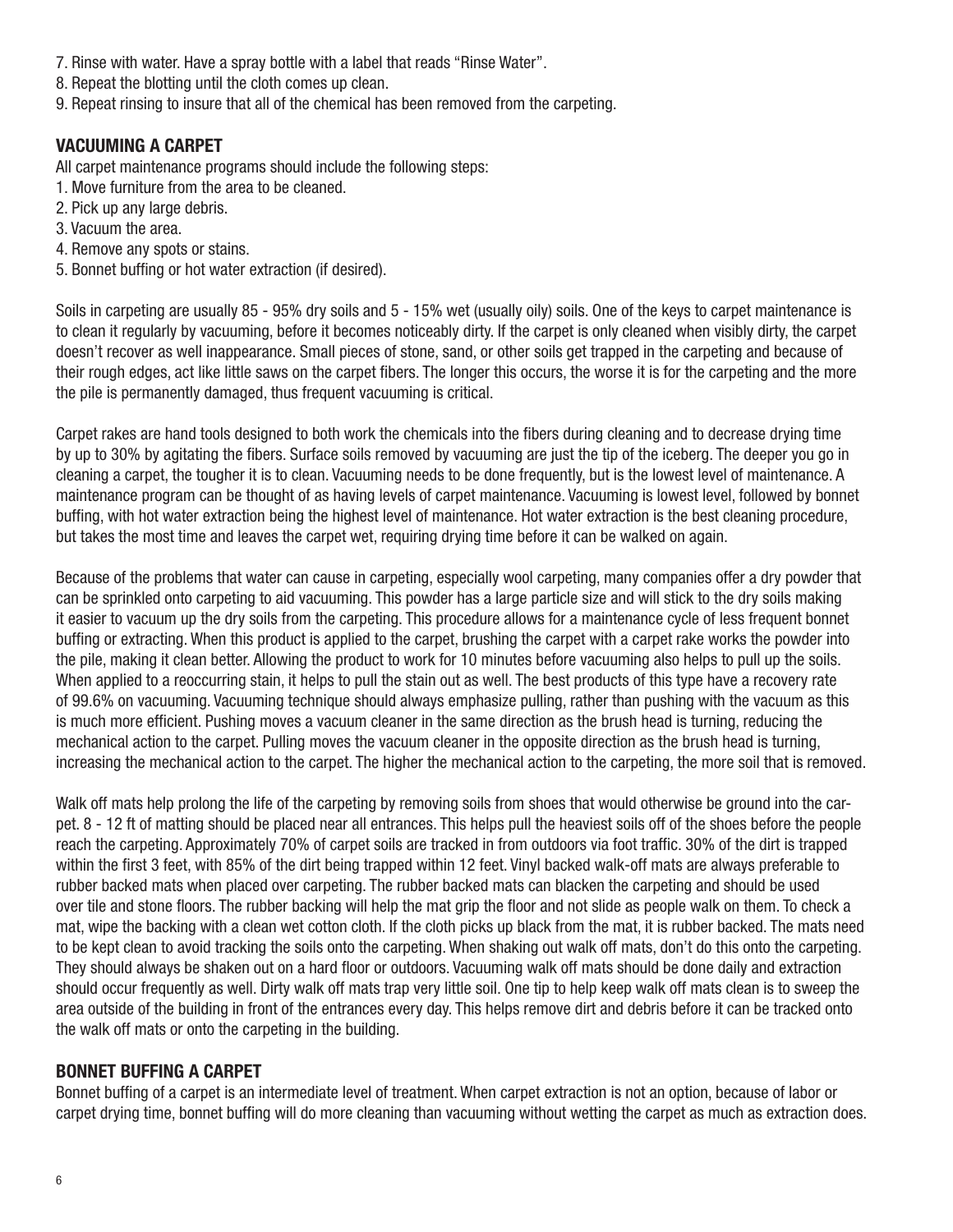Vacuuming doesn't remove all of the soil, just the soils that are loose. Bonnet buffing cleans the top 1/3 of the fiber and lifts up some of the dirt below it. The procedure is as follows:

- 1. Remove equipment or furniture from the area to be cleaned.
- 2. Apply the cleaning chemical to be used to a 10 ft by 15 ft portion of the carpet with a trigger spray bottle or pump up sprayer. Do not treat too large of an area at one time. If the chemicals are allowed to dry into the carpet, they can damage the carpet.
- 3. Soak the yarn bonnet in water and wring out (wet method) or use a dry bonnet (dry method).
- 4. Allow the chemical 8 10 minutes to work. Agitate the carpet with a carpet rake during this time. Do not let the carpeting dry out if wet cleaning. Reapply the cleaning chemical if necessary.
- 5. Bonnet buff the floor using a 175 rpm floor buffing machine with any pad under the bonnet. Rinse out the bonnet at frequent intervals with tap water to remove any buildups of soil if using the wet method. Turn over the bonnet frequently and shake it out (if using the dry bonnet method) to avoid building up soils in the bonnet. If too much soil builds up in the bonnet, the soils may end up being redeposited onto the carpet from the bonnet instead of being removed.

Some companies promote a somewhat different technique also called dry bonnet buffing. A powdered, rather than liquid cleaner, is sprinkled on the floor and then buffed with a dry bonnet to spread it out. Vacuuming removes the powder and the dirt, which is now stuck to it. This is really just a different version of the previously mentioned method of sprinkling a power on the floor and vacuuming it up. The difference is that buffing moves the powder around more than using a carpet rake. This method is less efficient than wet bonnet buffing, but the carpet can be walked on immediately after cleaning. With wet bonnet buffing, the drying time varies depending on the amount of water applied with the bonnet, but it is typically one hour or less. Any time the carpet is wet, it should be allowed to dry before traffic is allowed back on the carpet. Carpets damage easily if they are walked on while wet. To speed drying by increasing air circulation, use carpet fans, turn on the heating or air conditioning system or open windows. Launder wet method bonnets after each use and dry method bonnets whenever they become visibly soiled.

#### WATER EXTRACTION CARPET CLEANING

Water extraction carpet cleaners are very similar to floor automatic scrubbing machines and carpet shampooers. A carpet shampooing machine looks like a 175 rpm swing buffer but may have a hand held wand that sprays the detergent and uses a brush instead of a pad. The shampooer scrubs the cleaning solution into the carpet at the same time it is applied. Most shampooers also vacuum up a portion of the cleaning solution at the same time into a recovery tank. A shampooer tends to entrap the soils in the detergent left on the floor. After the detergent dries, the soil and detergent are vacuumed up.

A carpet extractor has a rinse water tank, a recovery tank and a rotary brush. The extractor operates by walking backwards so that you don't have to walk on the wet carpet. The rotary brush agitates the carpet while the spray jets apply a detergent or a rinse water solution at 40 - 100 psi. There are two main methods of cleaning with a hot water extractor. In the first method, the detergent solution is put into an extractor and the solution is applied to the carpet then vacuumed up immediately. The big disadvantage with this method is that it only allows a 3 - 5 second contact time for the chemicals and tends to leave a detergent residue in the carpet making it attract soils. The second method is to spray the carpet with the detergent solution and use rinse water in the extractor. This is the preferred method for cleaning as it allows for a longer contact time and rinses the carpet to remove detergent residues. To clean a carpet with an extractor, follow this procedure.

- 1. Spray a 10 ft by 15 ft portion of the carpet with the cleaning solution in a trigger spray bottle or pump up sprayer. Agitate the carpet with a carpet rake.
- 2. Fill the extractor with rinse water in the detergent tank and a small amount of defoamer in the recovery tank.
- 3. Allow 8 10 minutes of contact time for the chemicals to work before extracting, but don't allow the carpet to dry out.
- 4. Extract the carpet, walking backwards to avoid walking on the cleaned wet carpet.
- 5. Repeat the treatment process if necessary.
- 6. Some wool carpet manufacturers recommend a mild acidic rinse to neutralize alkaline residues that might remain after extraction cleaning.

#### **SUMMARY**

This brochure summarized the basics of carpet care including an introduction to the various types of carpeting and the different maintenance methods available. Spot and stain removal were discussed in depth as were common carpeting problems. Successful carpet care programs use a variety of cleaning techniques, but regular vacuuming to control buildups of dirt before permanent damage to the carpeting occurs is always the key.